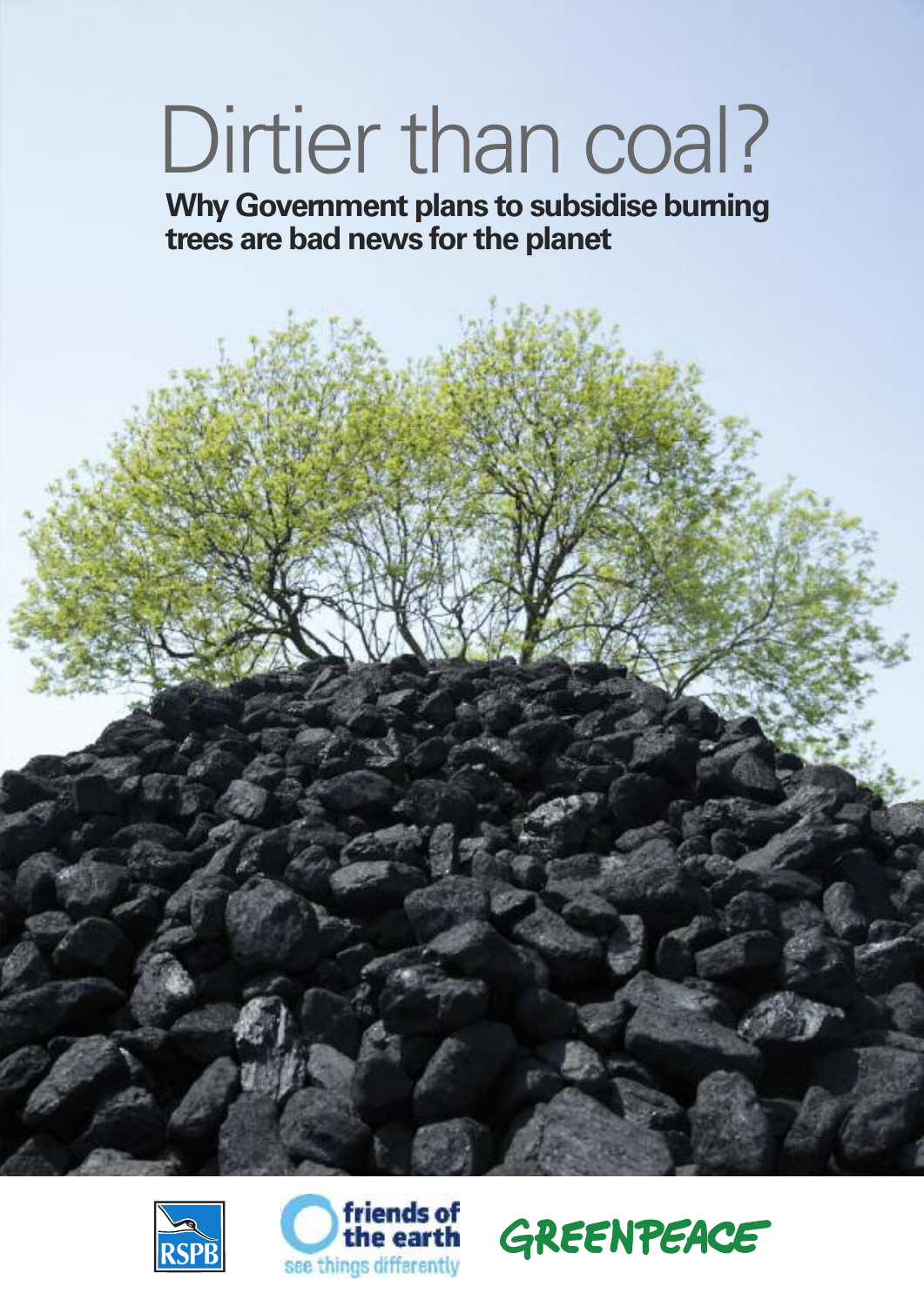## Summary

The UK Bioenergy Strategy set a clear direction for future bioenergy policy, including commitments to only support sustainable bioenergy that delivers genuine greenhouse gas emission reductions.These principles are now being undermined by Government's proposals to continue to subsidise large-scale power generation from wood.

The Government's own analysis, provided to Princeton academic Timothy Searchinger<sup>1</sup>, shows that the use of whole trees in this way would increase greenhouse gas emissions by at least 49% compared to using coal over 40 years. Yet, Government's current proposals, to continue to subsidise biomass power under the Renewables Obligation, do not account for this by distinguishing between different sources of biomass. They are therefore likely to actually increase greenhouse gas emissions.

#### **Friends of the Earth, Greenpeace and the RSPB are therefore calling for:**

- **1** An immediate review and revision of DECC's impact assessment to include the emissions that arise as a result of the time delay between combustion and forest re-growth, and from taking wood out of existing industries that may have to use non-wood alternatives, such as plastic and concrete.
- **2** The withdrawal of public subsidy via the Renewables Obligation and Feed-in Tariff for generating electricity from feedstocks derived from tree trunks (roundwood and sawlogs).
- **3** A refocus of support for bioenergy on the use of wastes and other feedstocks that are harvested sustainably, and where indirect substitution emissions can be shown to be minimal. This would guarantee emission reductions.
- **4** A comprehensive accounting system to be developed for biomass that includes carbon debt and indirect emissions from product substitution.

### **Background**

DECC are currently consulting<sup>2</sup> on proposals that will determine the level of public subsidy for bioenergy, along with the sustainability and carbon standards that generators will have to meet to claim their subsidy.

DECC claims that these proposals will ensure 'sustainability and affordability' for the use of biomass, and argues that the need to reduce carbon emissions is one of the key reasons for continuing to support biomass power, alongside security of supply. The consultation is supported by an impact assessment<sup>3</sup> that attempts to substantiate these benefits.

The consultation follows the UK Bioenergy Strategy<sup>4</sup>, published in early 2012, which established a number of key principles for bioenergy. Critically, these included the following commitment: "Policies that support bioenergy should deliver genuine carbon reductions that help meet UK carbon emissions objectives to 2050 and beyond". This promise is in danger of being broken, as DECC have chosen to exclude a number of key sources of emissions associated with bioenergy in their calculations, significantly over-estimating the climate benefits of generating electricity from wood.

- Searchinger (2012) Sound principles and an important inconsistency in the 2012 UK Bioenergy Strategy
- <sup>2</sup> DECC (2012) Biomass Electricity & Combined Heat & Power plants ensuring sustainability and affordability
- http://www.decc.gov.uk/assets/decc/11/consultation/ro-banding/6339-consultation-on-biomass-electricity--combined-hea.pdf
- <sup>3</sup> http://www.decc.gov.uk/assets/decc/11/consultation/ro-banding/6342-impact-assessment-biomass-electricity-and-combined.pdf
- <sup>4</sup> DECC, Defra & Dft (2012) The UK Bioenergy Strategy http://www.decc.gov.uk/assets/decc/11/meeting-energy-demand/bio-energy/5142 bioenergy-strategy-.pdf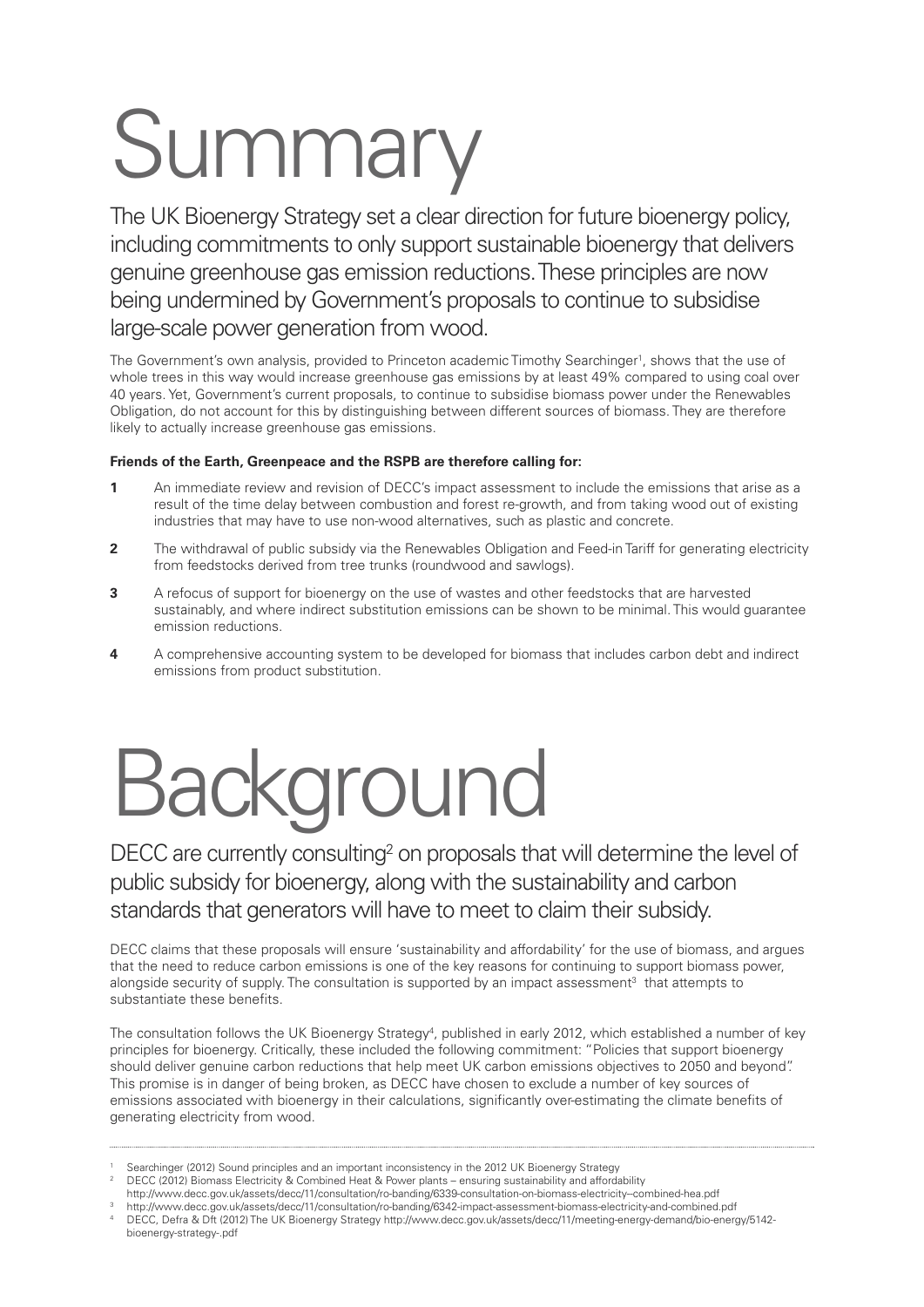#### Flawed emission accounting

DECC have proposed a limit on life cycle greenhouse gas emissions from biomass power that ranges from 200 to 285g  $CO<sub>2</sub>/kWh$ , but the standard is fundamentally flawed. It doesn't count significant emissions to the atmosphere for electricity that is generated from wood harvested from forests, significantly over-estimating the climate benefits.

Theoretically, this is a saving of 43–60% in comparison with the current grid average in the UK. The standard includes emissions from harvesting, transporting, drying, processing and converting the biomass into energy, However, DECC have chosen to omit two large sources of emissions: 'carbon debt' and 'indirect substitution'. Taken together, these omissions make the greenhouse gas limit meaningless. Recent research suggests that full accounting for carbon debt alone makes generating electricity from wood a bad idea if we want to reduce greenhouse gas emissions.

#### 1 Carbon debt

As with any organic material, when wood is burnt,  $CO<sub>2</sub>$  is emitted – one tonne of dry wood burnt in a power station will emit 1.8 tonnes of  $CO<sub>2</sub>$  into the atmosphere<sup>5</sup>. Yet DECC has chosen to ignore these emissions and hasn't counted them in their proposed emission limit; they argue that the carbon released is offset by the carbon absorbed by growing the forest. Effectively, they assume that biomass itself is a 'carbon-free asset'. This means that the very real carbon emitted by the smokestacks of powerplants can be completely ignored, on the assumption that it is offset by the growth of trees. Unfortunately, this ignores the fact that forests are already growing and already storing carbon, and when the trees are harvested and burnt, that carbon storage is reduced and the carbon that was in the tree is released into the atmosphere.

Clearly, if the land remains forested, the trees will grow back. But the trees would also continue to grow if not harvested. Eventually, tree growth slows down as trees mature. That means that the regrowing forest can catch up with the forest if left alone. But that takes a long time. During the intervening period, the harvest of wood has added carbon to the air. And that matters because that means global warming has increased. The "carbon debt" refers to this increase of carbon in the atmosphere, and the "carbon payback" refers to the delay before such carbon neutrality can be assumed in practice. A variety of studies have found that this carbon debt will typically last many decades.

Perhaps the first person to recognize this mistake was Timothy Searchinger, a researcher at Princeton University who specialises in bioenergy, and whose previous papers uncovered the bioenergy accounting flaws. Searchinger used DECC data (which was used to produce Figure 4 in the UK Bioenergy Strategy), to calculate that over a 20-year period, emissions from power generation using wood from conifer plantations are 1879 g/kWh. That is 80% greater than coal power. Over a 40-year period emissions are lower because the trees have had longer to re-capture carbon, but even then biomass emissions would be 49% greater than coal power. Only after 100 years does electricity generation from conifer trees perform better than coal. And, regardless of the time period, it's never better than the current grid average and never meets DECC's proposed maximum emission limit for biomass (Figure 1). These figures should be seen in the context of the Climate Change Committee's recommendation, that the power sector in the UK needs to reduce its emission intensity from the current average of 500g CO<sub>2</sub>/kWh to 50g by 2030<sup>6</sup>. This is not a lifecycle standard, but it demonstrates the fact that biomass power – even with a flawed accounting system – can only have a limited role to play in the longer-term.

<sup>5</sup> Haberl et al. (2012) Correcting a fundamental error in greenhouse gas accounting related to bioenergy Energy Policy in press <sup>6</sup> Committee on Climate Change (2010) *The Fourth Carbon Budget - Reducing emissions through the 2020s*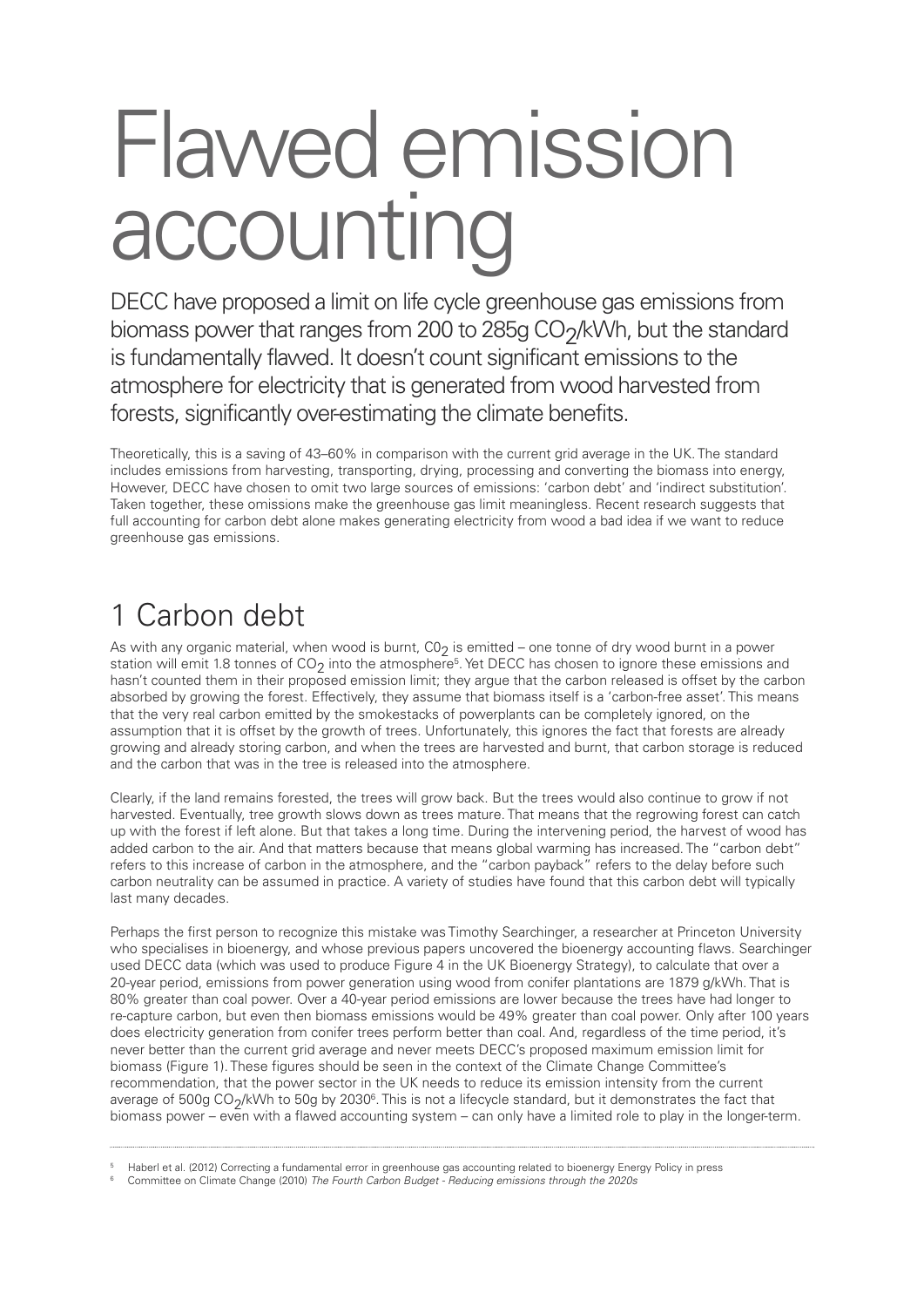This means that burning whole trees in power stations would make global warming worse, undermining goals of reducing our greenhouse gases by 2050. Unfortunately, whilst this is recognised in part of the UK Bioenergy Strategy, subsequent parts of the Strategy and DECC's current proposals ignore it and revert to the assumption that biomass power is automatically carbon free.





#### 2 Indirect substitution emissions

Regardless of where whole trees come from, their use for electricity generation will contribute to climate change for decades. But where will biomass come from to power expanded bioenergy in the UK?

The UK produces about 10 million tonnes of green wood each year. Most (98%) of this is softwood, three-quarters of which is used in sawmills and for wood panels. A further 11% is used as woodfuel already. Whilst domestic sources currently provide most biomass used in electricity generation in the UK, this cannot be sustained as the sector grows. DECC expect approximately 80% of feedstock to come from imports in the future<sup>9</sup>. This finding was reflected in a 2011 RSPB review<sup>9</sup> of planning applications for new biomass power stations (Figure 2). This is because the UK has a limited domestic wood resource that is already in demand from other industries: domestic wood production supplies only 20% of the wood-based products we consume.

The significant role that imported wood is expected to play in generating electricity in the UK, and the risk that this poses as a result of carbon debt, is confirmed by Forest Research in their report to DECC<sup>8</sup>, which advises:

"The possibility that [UK bioenergy demand] might be met from ongoing management of forest areas already in production was explored, but finally discounted on both a pure theoretical basis and in the light of evidence on likely changes to patterns for wood demand. Instead it was concluded that a significant increase in requirement for imported wood in the UK would entail intensification of the management of forests in other countries, similar in some respects to restoration of management in neglected forests."

Demand for wood, for electricity generation, will therefore add to the existing trade imbalance, given that UK consumption is already principally met through imports. If this demand is met from UK sources, then wood will be diverted from existing uses, such as construction and wood panels, forcing substitution with either imported wood or non-wood alternatives such as concrete and plastic. DECC's own research<sup>10</sup> shows that diverting roundwood and sawlogs (i.e. wood from the tree trunk) into bioenergy results in negligible or increased emissions. This is true even when the carbon emissions from combustion are not counted because the original uses for this wood are substituted with higher carbon alternatives.

Data from Searchinger (2012) Sound principles and an important inconsistency in the 2012 UK Bioenergy Strategy

<sup>8</sup> Forest Research & North Energy (2011) Carbon impacts of using biomass in bioenergy and other sectors: forests p. 60

<sup>9</sup> RSPB (2011) Bioenergy – a burning issue http://www.rspb.org.uk/Images/Bioenergy\_a\_burning\_issue\_1\_tcm9-288702.pdf

<sup>10</sup> Forest Research & North Energy (2011) Carbon impacts of using biomass in bioenergy and other sectors: forests p.163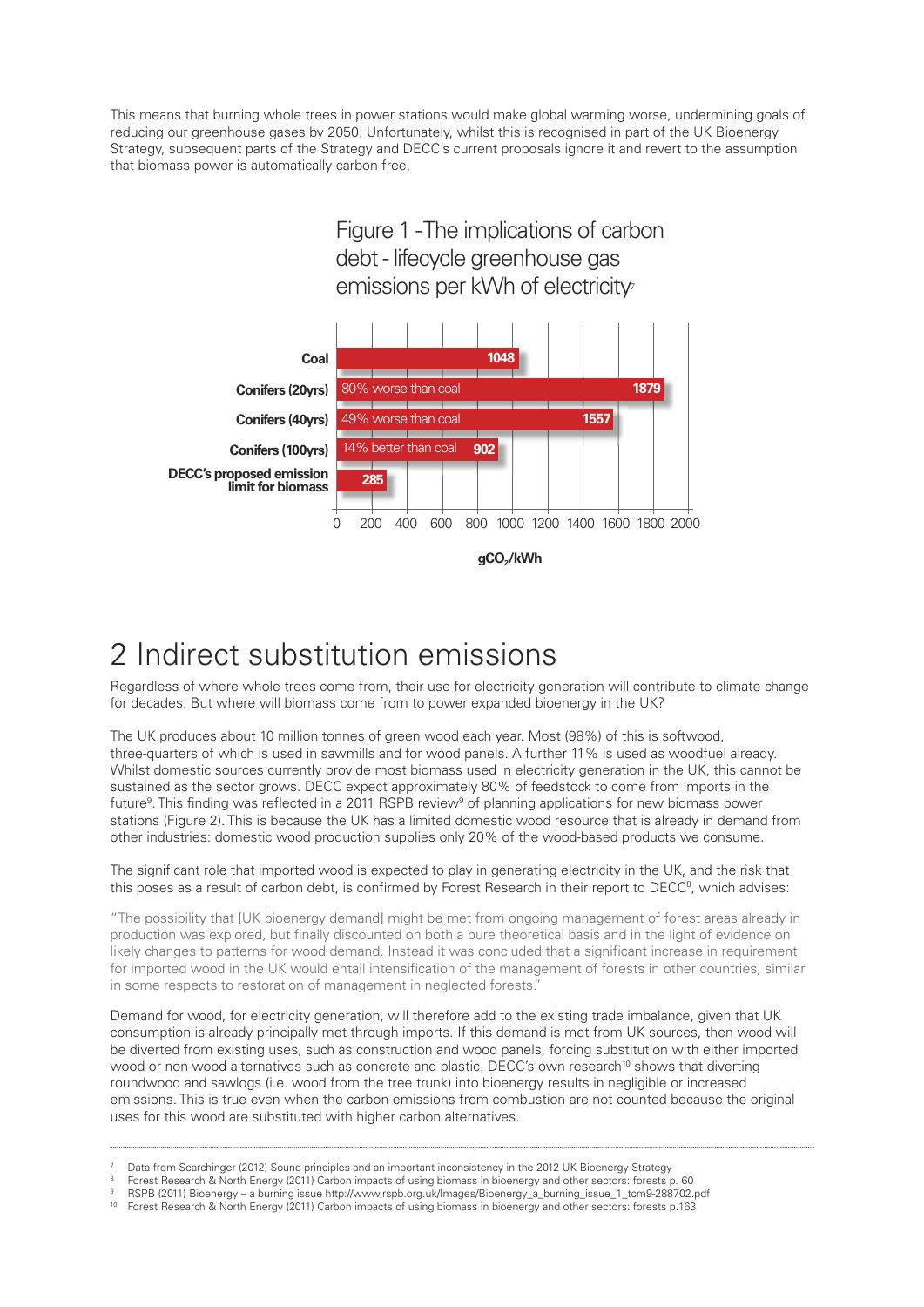

Maximum emission reductions are made from forests when the roundwood and sawlogs go into conventional wood markets, such as construction and panels, and only the offcuts and brashings are used for bioenergy. This is because the carbon is retained in timber when it is used in construction, furniture, fencing, etc – whereas it is immediately released into the atmosphere when used for energy. Offcuts and brashings are best used for woodfuel, because there are few alternative uses.

This failure to account for indirect substitution emissions directly contradicts the UK Bioenergy Strategy which contains explicit and important principles for carbon accounting. Specifically, the Strategy commits to accounting for "the emissions resulting from redirecting biomass from other uses which store carbon," including the carbon storage if trees were "left in the forest to complete their natural lives."

Source – RSPB (2011) Bioenergy – a burning issue; DECC (2012) Impact assessment - consultation on proposals for the levels of banded support for solar PV under the Renewables Obligation for the period 2013-17

<sup>&</sup>lt;sup>12</sup> Forestry Commission (2012) Forestry Statistics 2012 - UK-Grown Timber http://www.forestry.gov.uk/website/forstats2012.nsf/LUContents/88BDD8FEA0D881448025734E004F27BB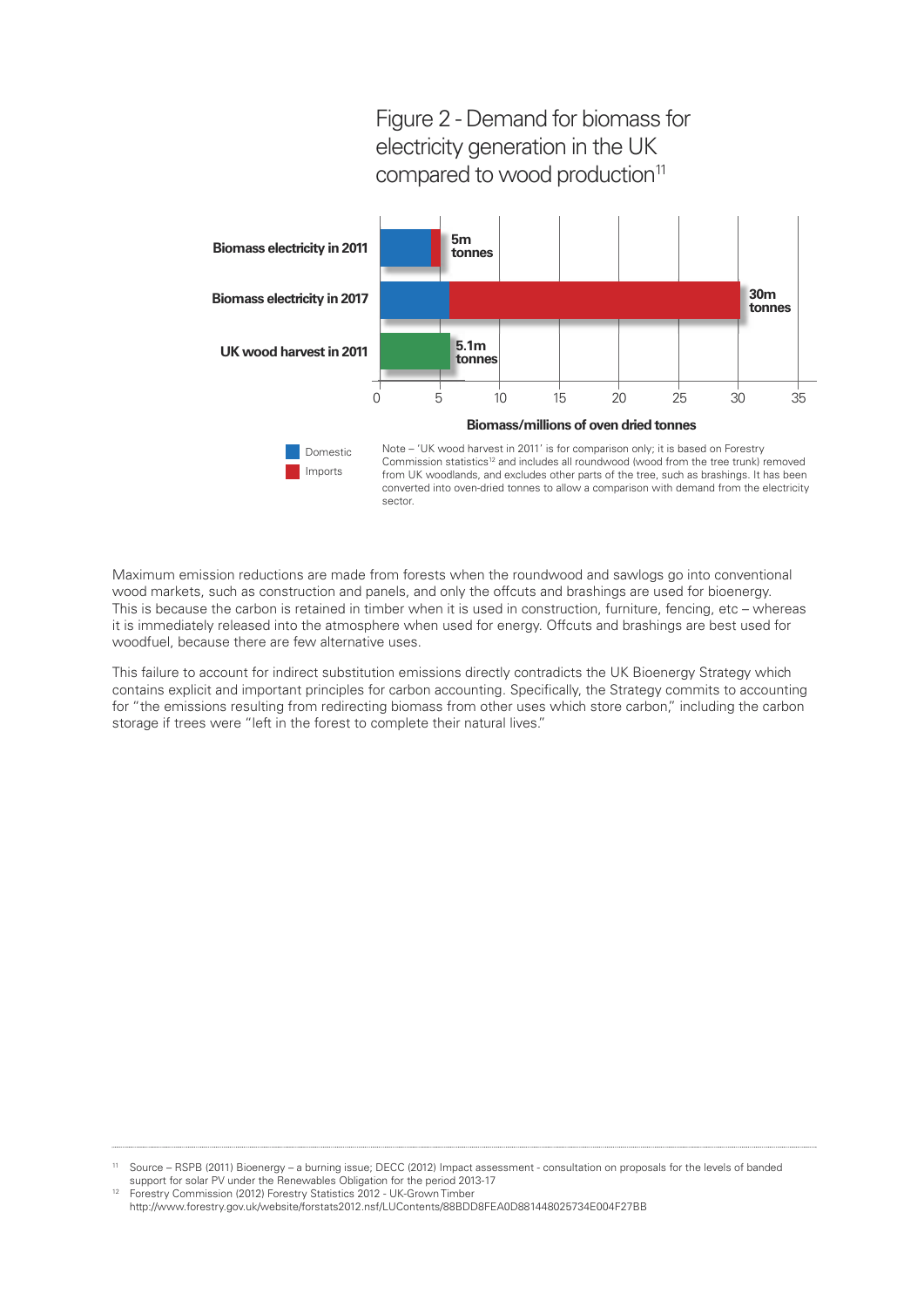# Implications of the carbon accounting<br>flaws

DECC's current failure to account for the emissions from carbon debt and the substitution is a major flaw in bioenergy policy. Continuing to underpin UK policy in this way will come at considerable cost to the public, and have a damaging impact our climate.

DECC has not, as yet, analysed the proportion of the biomass supply chain that is at risk of carbon debt, and therefore it is difficult to estimate the total impact this could have. However, for indicative purposes, if we assume that whole trees constitute even just 50% of the biomass used for electricity generation, then emissions from the UK electricity generation sector would increase by 5 million tonnes of CO2, i.e. approximately 3% of current total emissions from the power sector. In the absence of better data, 50% seems a reasonable assumption, given that imports are expected to make up 80% of supply, and a proportion of these will be from non-forest sources and existing forestry that is not affected by carbon debt (because, for example, it previously supplied another market that has since shrunk). Even if 25% of the biomass used in electricity generation results in carbon debt, emissions would increase by approximately two million tonnes of CO2, or 1.5% of total current emissions from electricity generation.

The overall implications of increasing the cost of wood for other industries, and the resulting emissions from the substitution of wood products, are unclear but likely to be considerable given that, according to the UK Bioenergy Strategy, substitution often results in even higher emissions. Indeed, it's already clear that bioenergy is having such an effect from the Wood Panel Industries Federation campaign for subsidies for biomass to be removed because they are concerned about the impact on their industry<sup>13</sup>.

<sup>13</sup> E.g. http://www.stopburningourtrees.org/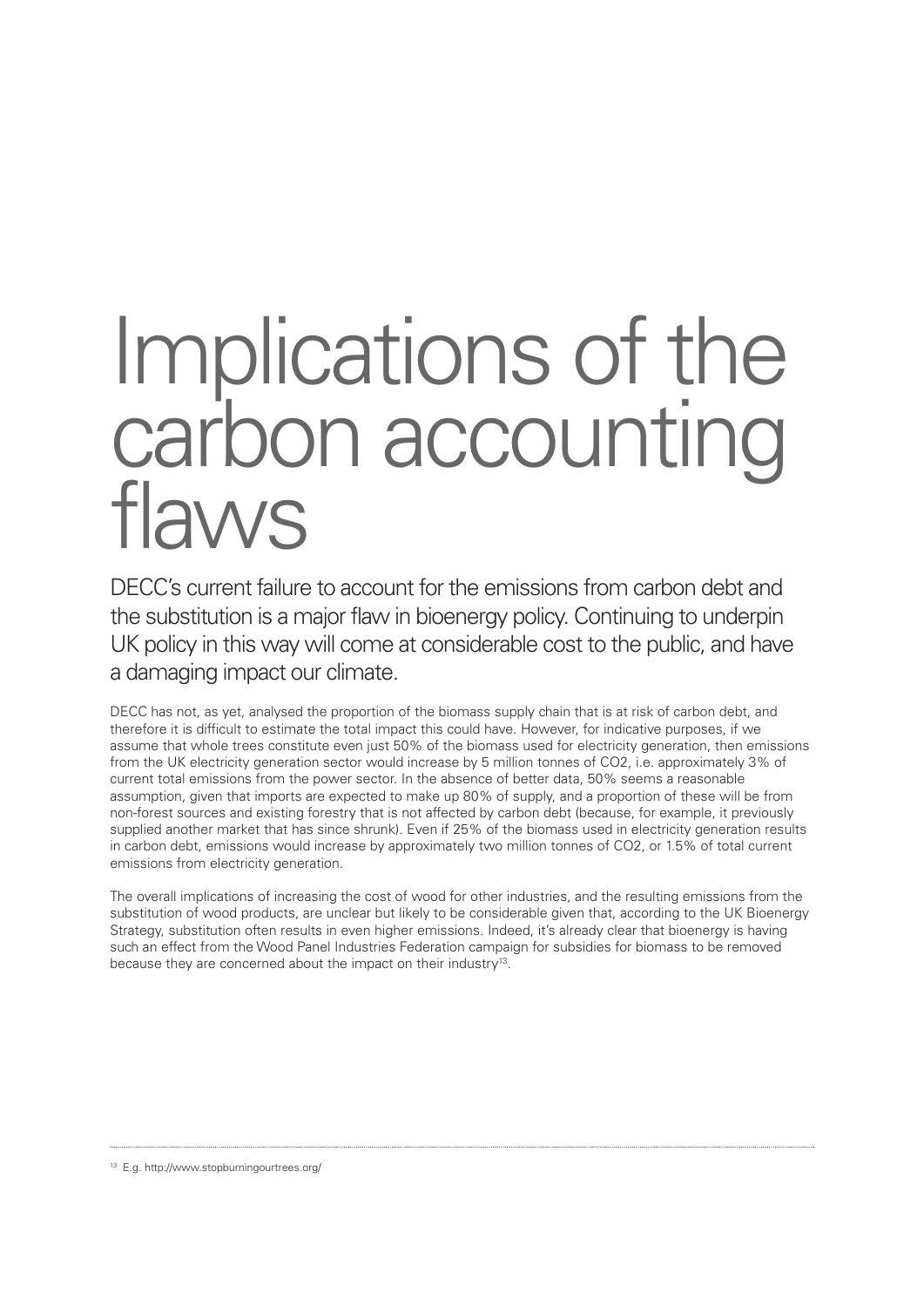### Recommendations

The Government's proposals for continued subsidies for biomass electricity, and an emission limit to mitigate the effect this will have on our climate, are based on fundamentally flawed data relating to greenhouse gas implications.

DECC's proposals therefore misrepresent the cost effectiveness of the emission reductions for British consumers. We believe that this threatens the UK's short and long term commitments to reducing greenhouse gas emissions under the Climate Change Act (2008), at least in terms of actual emissions to the atmosphere in the critical period to 2050, within which we must avert dangerous climate change.

We are therefore calling for:

- **1** An immediate review and revision of DECC's impact assessment to include emissions from carbon debt and indirect substitution.
- **2** The withdrawal of public subsidies for generating electricity from feedstocks derived from tree trunks (roundwood and sawlogs).
- **3** A refocus of support for bioenergy on the use of wastes and other feedstocks that are harvested sustainably and where indirect substitution emissions can be shown to be minimal. This would guarantee emissions reductions.
- **4**. A comprehensive accounting system to be developed for biomass that includes carbon debt and indirect emissions from product substitution.